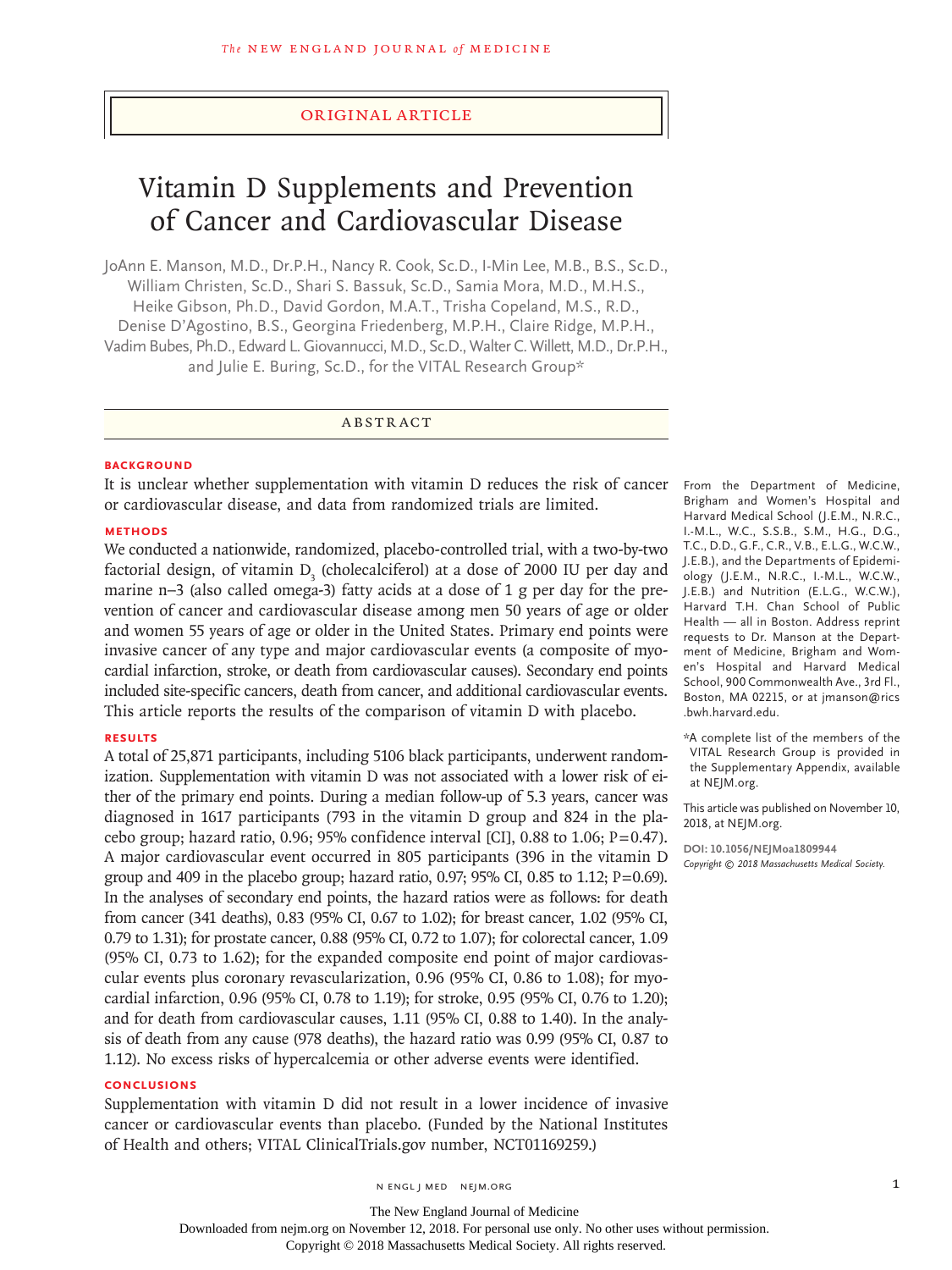ONG PRESCRIBED TO PREVENT AND TREAT bone-related disorders,<sup>1</sup> supplemental vita-<br>min D has been viewed in recent years as<br>a potential strategy for preventing cancer and ong prescribed to prevent and treat bone-related disorders,<sup>1</sup> supplemental vitamin D has been viewed in recent years as cardiovascular disease. In the United States, routine assessment of vitamin D status in patients in primary care settings<sup>2</sup> and the use of vitamin D supplements<sup>3</sup> have increased substantially. Ecologic studies have shown lower rates of death from cancer and cardiovascular disease in regions with greater sun exposure than in areas with less sun exposure.<sup>1,4</sup> Such exposure is necessary for cutaneous synthesis of vitamin D. Laboratory studies have shown the presence of vitamin D receptors in many tissues and have suggested plausible vitamin D pathways that may be related to cancer and cardiovascular disease, and observational studies have shown associations between low serum levels of 25-hydroxyvitamin D and increased risks of cancer and cardiovascular disease.1,4-6 Nevertheless, it is uncertain whether supplementation with vitamin D prevents cancer or cardiovascular disease, because such results cannot establish causality.1,4,7,8 For example, observational studies are susceptible to confounding by outdoor physical activity (which correlates with sun exposure), adiposity (which may decrease bioavailability of 25-hydroxyvitamin D), general nutritional status, and other factors that may produce spurious protective associations.1,4

Data from large-scale randomized trials (involving ≥10,000 participants) of vitamin D in moderate or high doses and designed with cancer or cardiovascular disease as primary outcomes are lacking. Trials examining such outcomes, typically using secondary or post hoc analyses, have usually shown null results, but the use of low doses of vitamin D, insufficient statistical power, short durations, lack of rigorous end-point adjudication, or a combination of these factors limit conclusions.1,4 However, meta-analyses<sup>9,10</sup> of randomized trial data suggest a stronger benefit of vitamin D with respect to the rate of death from cancer than to the incidence of cancer. The U.S. Preventive Services Task Force concluded that there are insufficient data to evaluate the effectiveness of supplementation with vitamin D for the prevention of cancer or cardiovascular disease.<sup>7</sup> The Institute of Medicine had previously reached this same conclusion and called for new trials of vitamin D (in amounts at least twice the current recommended dietary allowance of 600 to 800 IU per day for bone health) to clarify the benefit–risk balance.1 The Vitamin D and Omega-3 Trial (VITAL), a large-scale trial that evaluated high-dose vitamin D, was designed to address these knowledge gaps. Included in the trial population were more than 5000 black participants, for whom the question of the effectiveness of vitamin D is particularly relevant because their cutaneous synthesis of vitamin D in response to solar radiation is lower than that in persons in other racial or ethnic groups. VITAL also evaluated n−3 (omega-3) fatty acids; those results are shown in an accompanying article in the *Journal*. 11

## METHODS

#### **Trial Design and Oversight**

We conducted this randomized, double-blind, placebo-controlled trial, with a two-by-two factorial design, to examine the benefits and risks of vi $t$ amin  $D_3$  (cholecalciferol) at a dose of 2000 IU per day and marine n−3 fatty acids at a dose of 1 g per day in the primary prevention of cancer and cardiovascular disease among 25,871 men who were 50 years of age or older and women who were 55 years of age or older. The trial protocol has been described elsewhere<sup>4,12</sup> and is available with the full text of this article at NEJM.org.

Participants were recruited throughout the United States, and the groups were balanced according to sex and with a goal to include at least 5000 black participants. Eligible participants had no history of cancer (except nonmelanoma skin cancer) or cardiovascular disease at trial entry, and they were required to agree to limit the use of vitamin D from all supplemental sources, including multivitamins, to 800 IU per day and to complete a 3-month placebo run-in phase. Safety exclusions included renal failure or dialysis, cirrhosis, history of hypercalcemia, or other serious conditions that would preclude participation. Randomization was computer generated within sex, race, and 5-year age groups in blocks of eight.

Baseline questionnaires collected data on risk factors for cancer, cardiovascular disease, and other conditions and included a food frequency questionnaire. Participants received follow-up questionnaires at 6 months and 1 year after randomization and annually thereafter to collect information on adherence to trial regimens, outside use of vitamin D supplements, development of major illnesses, updates on risk factors, and po-

The New England Journal of Medicine Downloaded from nejm.org on November 12, 2018. For personal use only. No other uses without permission.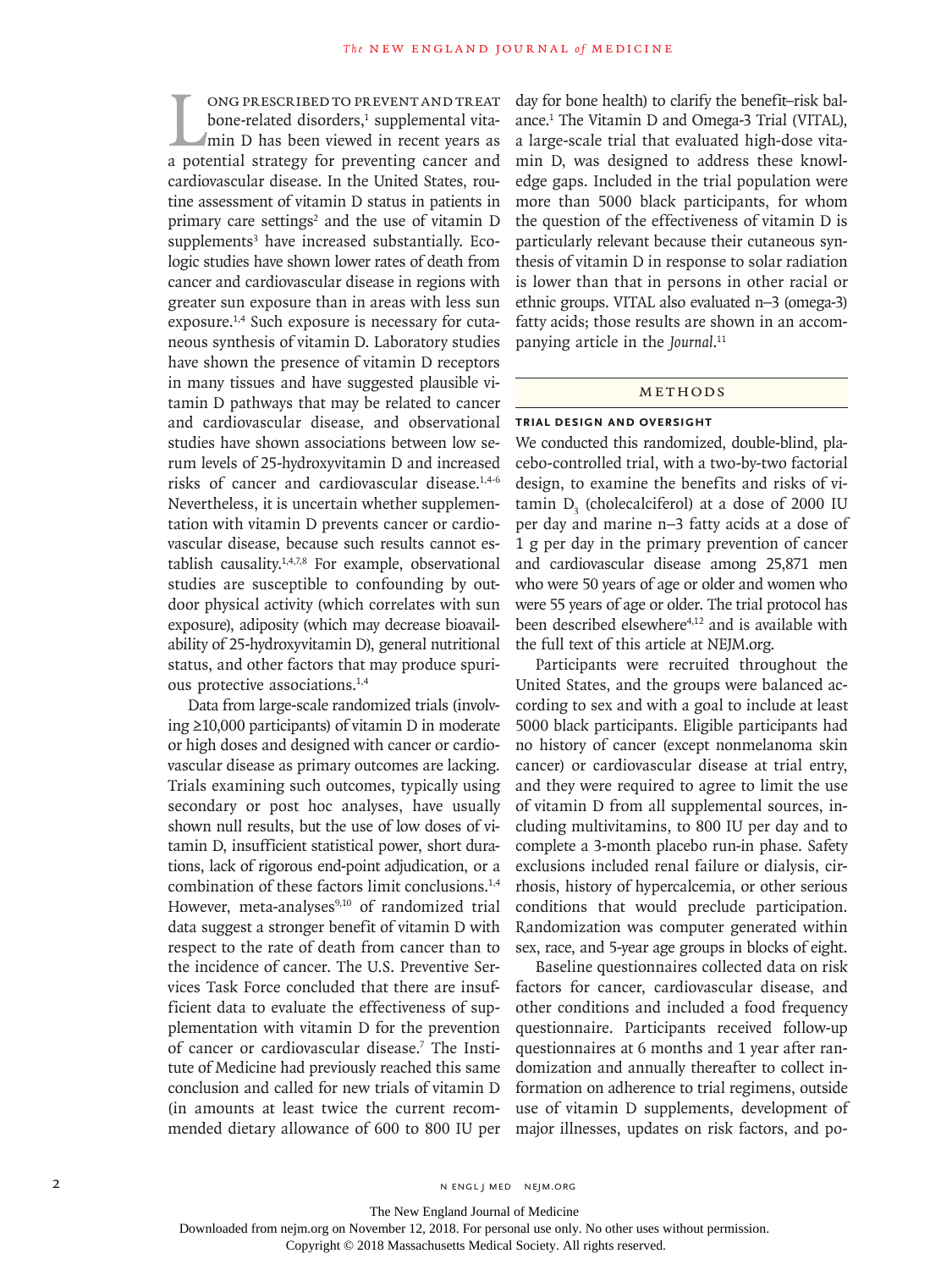tential side effects of the trial agents. Calendar packs containing the trial capsules of vitamin D or corresponding placebo (and n−3 fatty acids or corresponding placebo) were mailed with questionnaires to the participants.

Blood samples were obtained at baseline during the run-in period from all willing participants — 16,956 of the 25,871 persons who underwent randomization (65.5%). At no cost to the trial, Quest Diagnostics donated and performed serum 25-hydroxyvitamin D assays with the use of liquid chromatography–tandem mass spectrometry on all samples that could be analyzed. Quest had no role in the design of the trial, accrual of the data (other than the assays), analysis of the data (other than assay standards), or preparation of the manuscript. Our trial participated in the vitamin D standardization program of the Centers for Disease Control and Prevention.13

The National Institutes of Health, the sponsors of the trial, had a collaborative role in the design and conduct of the trial. Final decisions regarding the data collection, management, and analysis and the review and approval of the manuscript and decision to submit the manuscript for publication resided with trial investigators and the trial research group. The trial was approved by the institutional review board of Partners HealthCare–Brigham and Women's Hospital and was monitored by an external data and safety monitoring board. The trial agents have received Investigational New Drug Approval from the Food and Drug Administration. Pharmavite donated vitamin D and Pronova BioPharma and BASF donated fish oil (Omacor); the companies also donated matching placebos and packaging in the form of calendar packs. None of the donating companies had any role in the design or conduct of the trial, collection or analysis of the data, or preparation or review of the manuscript. The first three authors and the last author had full access to all the trial data and vouch for the completeness and accuracy of the data, for the accuracy of the data analyses, and for the fidelity of the trial to the protocol. All the participants provided written informed consent before enrollment in the trial.

#### **Trial End Points**

The primary end points were invasive cancer of any type and major cardiovascular events (composite of myocardial infarction, stroke, and death Person-time was counted from randomization to

from cardiovascular causes). Secondary cancer end points were incident colorectal, breast, and prostate cancers, and death from cancer. Secondary cardiovascular end points were an expanded composite of major cardiovascular events plus coronary revascularization and the individual components of major cardiovascular events. Participants who reported an end-point event were asked to sign a release for medical records, which were reviewed for confirmation by an end-points committee of physicians who were unaware of the trial-group assignments. Cancer was confirmed on the basis of histologic or cytologic data.14 Myocardial infarction and stroke were confirmed with the use of established criteria,<sup>15,16</sup> coronary revascularization was confirmed by medical record review, and death from cardiovascular causes was confirmed if there was convincing evidence of a cardiovascular event from all available sources. Analyses included only confirmed end points.

For deaths reported by family members, the next of kin was asked for permission to obtain medical records and a copy of the death certificate. Alternatively, the latter was obtained from the state vital records bureau. The end-points committee reviewed the records to assign the cause of death. If records were unavailable (or participants were lost to follow-up), the National Death Index (NDI) Plus was searched for cause of death according to the death-certificate information. Deaths were defined with the use of all these sources; a secondary analysis of cause-specific deaths required medical records or other adjudication of cause of death beyond NDI coding.

## **Statistical Analysis**

Analyses of effect were based on the intentionto-treat principle (all participants who underwent randomization were included). The trial was designed to have a greater than 85% power to detect observed hazard ratios of 0.85 and 0.80 for the primary end points of cancer and cardiovascular disease, respectively.4 Initial analyses compared baseline characteristics of participants according to trial regimen with the use of t-tests or chisquare tests. Primary analyses compared the main effects of vitamin D on cancer and cardiovascular disease with the use of Cox proportional-hazards models that were controlled for age, sex, and randomization group in the n−3 fatty acid portion of the trial (n−3 fatty acid group or placebo group).

n engl j med nejm.org 3

The New England Journal of Medicine

Downloaded from nejm.org on November 12, 2018. For personal use only. No other uses without permission.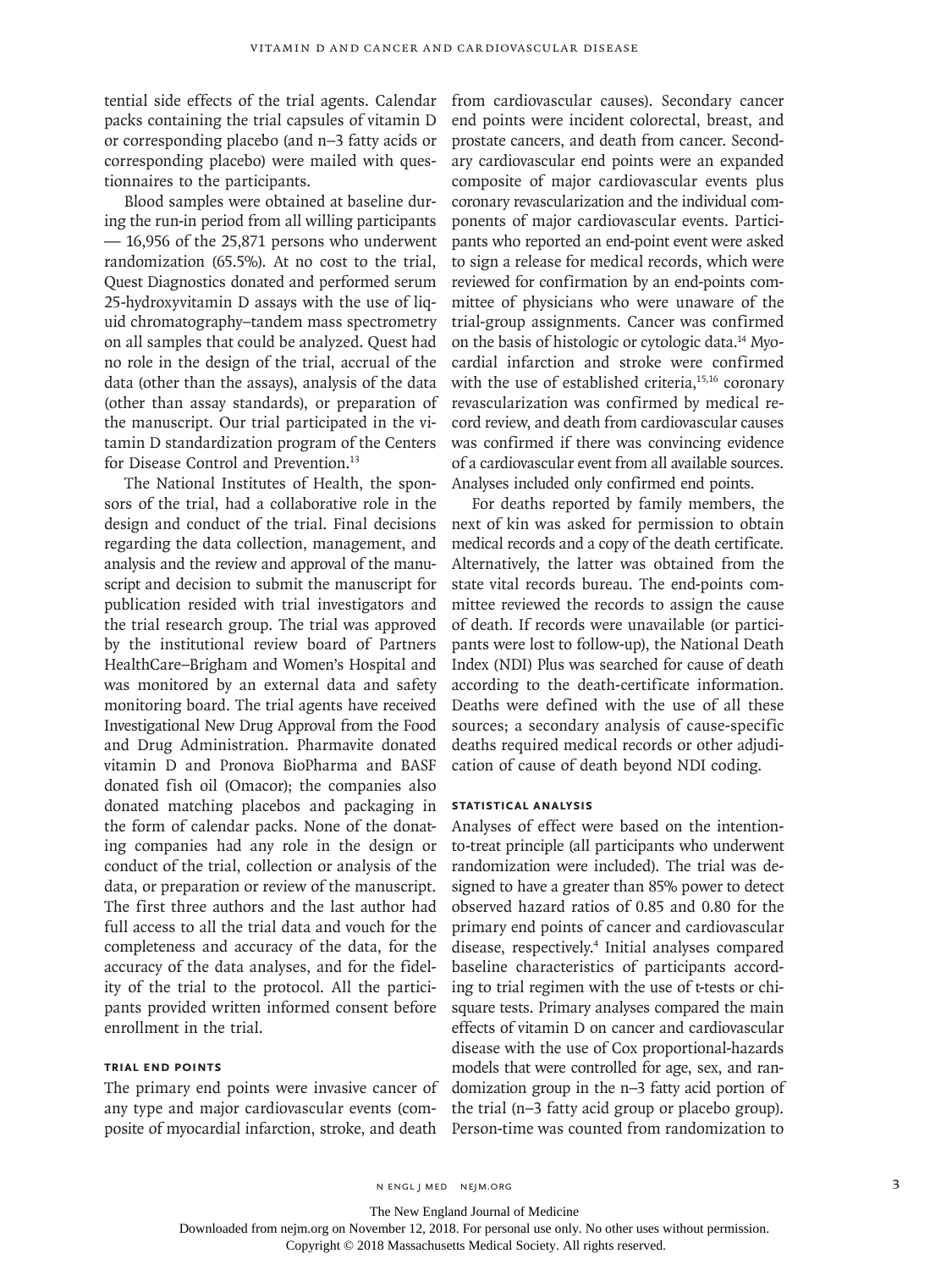

the end point, to death, or to the end of the trial on December 31, 2017. Cumulative-incidence plots and interactions with time were used to examine whether effects varied over time. Prespecified analyses of the primary outcomes excluding events that occurred during the first year and the first 2 years of follow-up assessed latent effects. Adherence effects were estimated by censoring follow-up data when the participant discontinued trial capsules or began taking more than 800 IU per day of outside vitamin D.

Possible variations in the effect according to race or ethnic group, age, sex, body-mass index (BMI, the weight in kilograms divided by the square of the height in meters), baseline 25-hydroxyvitamin D level, concurrent randomization to the n−3 group, outside use of vitamin D supplements, and baseline risk factors for cancer and cardiovascular disease were specified a priori. However, there was no control for multiple hypothesis testing, and no formal adjustment was made to the P values or confidence intervals. Thus, results regarding secondary and exploratory end points, as well as those regarding subgroups, should be interpreted with caution. The incidence of potential side effects according to randomly assigned group was also compared.

#### **RESULTS**

#### **Trial Participants**

Randomization to receive vitamin D, n−3 fatty acids, both active agents, or both placebos took place from November 2011 through March 2014. The trial intervention ended as planned on December 31, 2017, which yielded a median followup of 5.3 years (range, 3.8 to 6.1). A total of 401,605 persons were screened for eligibility to participate, and 25,871 persons ultimately underwent randomization (Fig. 1).

Table 1 shows baseline characteristics of the trial participants (further details are provided in Table S1 in the Supplementary Appendix, available at NEJM.org). Of the 25,871 participants, 51% were women. The mean age of the participants was 67.1 years. The cohort was racially diverse and included 71% self-declared non-Hispanic white participants and 20% black participants; the rest were members of other racial or ethnic groups. Characteristics of the participants were balanced between the two groups.

Among the 15,787 participants who had blood samples that could be analyzed, the mean (±SD) serum total 25-hydroxyvitamin D level at baseline was 30.8±10.0 ng per milliliter (77 nmol per liter); 12.7% had levels below 20 ng per milliliter (50 nmol per liter), and 32.2% had levels from 20 to less than 30 ng per milliliter (50 to <75 nmol per liter). In a subgroup of 1644 participants with repeat measurements after 1 year, mean 25-hydroxyvitamin D levels increased from 29.8 ng per milliliter (74 nmol per liter) at baseline to 41.8 ng per milliliter (104 nmol per liter) at 1 year (a 40% increase) in the vitamin D group and changed minimally (mean, −0.7 ng per milliliter [−2 nmol per liter]) in the placebo group. Base-

The New England Journal of Medicine Downloaded from nejm.org on November 12, 2018. For personal use only. No other uses without permission.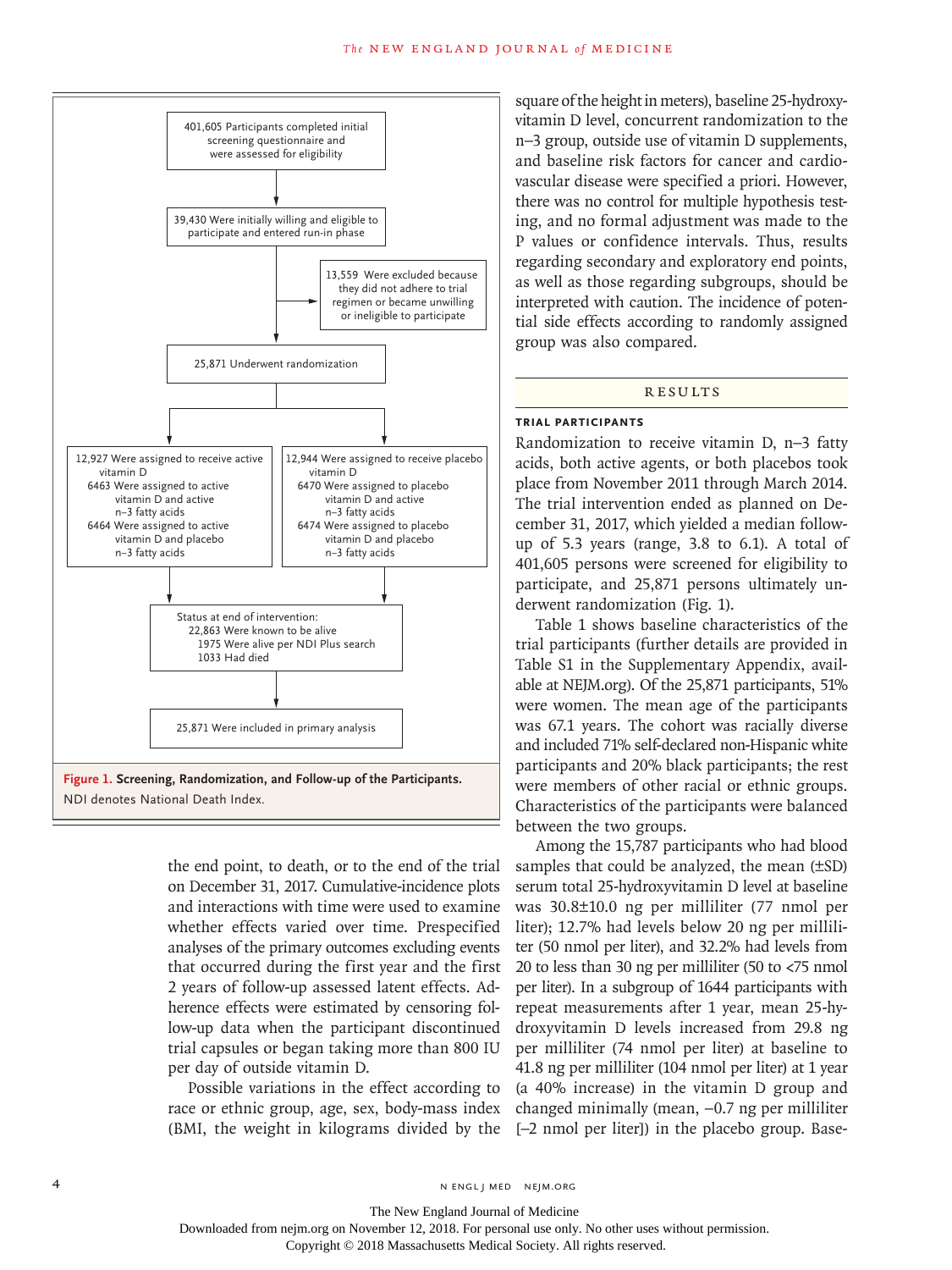| Table 1. Characteristics of the Participants at Baseline, According to Randomized Assignment to Vitamin D or Placebo.* |                       |                                 |                                 |
|------------------------------------------------------------------------------------------------------------------------|-----------------------|---------------------------------|---------------------------------|
| Characteristic                                                                                                         | Total<br>$(N=25,871)$ | Vitamin D Group<br>$(N=12,927)$ | Placebo Group<br>$(N = 12,944)$ |
| Female sex — no. $(\%)$                                                                                                | 13,085 (50.6)         | 6547 (50.6)                     | 6538 (50.5)                     |
| $Age - yr$                                                                                                             | $67.1 \pm 7.1$        | $67.1 \pm 7.0$                  | $67.1 \pm 7.1$                  |
| Race or ethnic group — no./total no. (%) $\uparrow$                                                                    |                       |                                 |                                 |
| Non-Hispanic white                                                                                                     | 18,046/25,304 (71.3)  | 9013/12,647 (71.3)              | 9033/12,657 (71.4)              |
| <b>Black</b>                                                                                                           | 5106/25,304 (20.2)    | 2553/12,647 (20.2)              | 2553/12,657 (20.2)              |
| Nonblack Hispanic                                                                                                      | 1013/25,304 (4.0)     | 516/12,647 (4.1)                | 497/12,657 (3.9)                |
| Asian or Pacific Islander                                                                                              | 388/25,304 (1.5)      | 188/12,647 (1.5)                | 200/12,657 (1.6)                |
| Native American or Alaskan native                                                                                      | 228/25,304 (0.9)      | 118/12,647 (0.9)                | 110/12,657 (0.9)                |
| Other or unknown                                                                                                       | 523/25,304 (2.1)      | 259/12,647 (2.0)                | 264/12,657(2.1)                 |
| Body-mass indext:                                                                                                      | $28.1 + 5.7$          | $28.1 + 5.7$                    | $28.1 + 5.8$                    |
| Current smoking - no./total no. (%)                                                                                    | 1836/25,485 (7.2)     | 921/12,729 (7.2)                | 915/12,756 (7.2)                |
| Hypertension treated with medication - no./total no.<br>(%)                                                            | 12,791/25,698 (49.8)  | 6352/12,834 (49.5)              | 6439/12,864 (50.1)              |
| Current use of cholesterol-lowering medication -<br>no./total no. $(%)$                                                | 9524/25,428 (37.5)    | 4822/12,700 (38.0)              | 4702/12,728 (36.9)              |
| Diabetes - no./total no. (%)                                                                                           | 3549/25,828 (13.7)    | 1812/12,903 (14.0)              | 1737/12,925 (13.4)              |

\* Plus–minus values are means ±SD. Percentages may not sum to 100 because of rounding. There were no significant differences between the groups with regard to the baseline characteristics.

† Race and ethnic group were reported by the participants.

‡ The body-mass index is the weight in kilograms divided by the square of the height in meters. Data were missing for 2.4% of the participants.

line 25-hydroxyvitamin D levels varied according to age, sex, race or ethnic group, and BMI (Fig. S1A in the Supplementary Appendix), but most groups had 25-hydroxyvitamin D levels close to, or above, 40 ng per milliliter (100 nmol per liter) after 1 year of supplementation with vitamin D (Fig. S1B in the Supplementary Appendix).

The mean rate of response to questionnaires was 93.1%, and follow-up regarding mortality was greater than 98% over the 5.3-year follow-up period. The mean rate of adherence to the trial regimen (the percentage of participants who reported taking at least two thirds of the trial capsules) was 82.0% in the vitamin D group and 80.3% in the placebo group during this time (Table S2 in the Supplementary Appendix). At 2 years, the prevalence of outside use of vitamin D (>800 IU per day) was 3.8% in the vitamin D group and 5.6% in the placebo group; at 5 years, the rates were 6.4% and 10.8%, respectively. These results probably reflect outside screening during the trial for 25-hydroxyvitamin D levels and the initiation of supplementation in some participants who had low levels.

#### **Cancer**

The primary end point of invasive cancer of any type developed in 1617 participants, with similar event rates in the vitamin D group and the placebo group (793 and 824 participants with cancer, respectively; hazard ratio, 0.96; 95% confidence interval [CI], 0.88 to 1.06; P=0.47) (Table 2). No significant differences between the two groups were observed with regard to the incidence of breast, prostate, or colorectal cancer. During follow-up, 341 participants died from cancer, with 154 such deaths in the vitamin D group and 187 in the placebo group (hazard ratio, 0.83; 95% CI, 0.67 to 1.02).

The cumulative incidence of invasive cancer of any type (Fig. 2A and Table 2) and death from cancer (Table 2, and Fig. S2D in the Supplementary Appendix) did not differ significantly between the two groups. No significant differences between the two groups were observed with regard to preplanned analyses of the primary end point of cancer, excluding the first 1 and 2 years of follow-up. However, the test for proportionality over time was significant for the rate of death

The New England Journal of Medicine

Downloaded from nejm.org on November 12, 2018. For personal use only. No other uses without permission.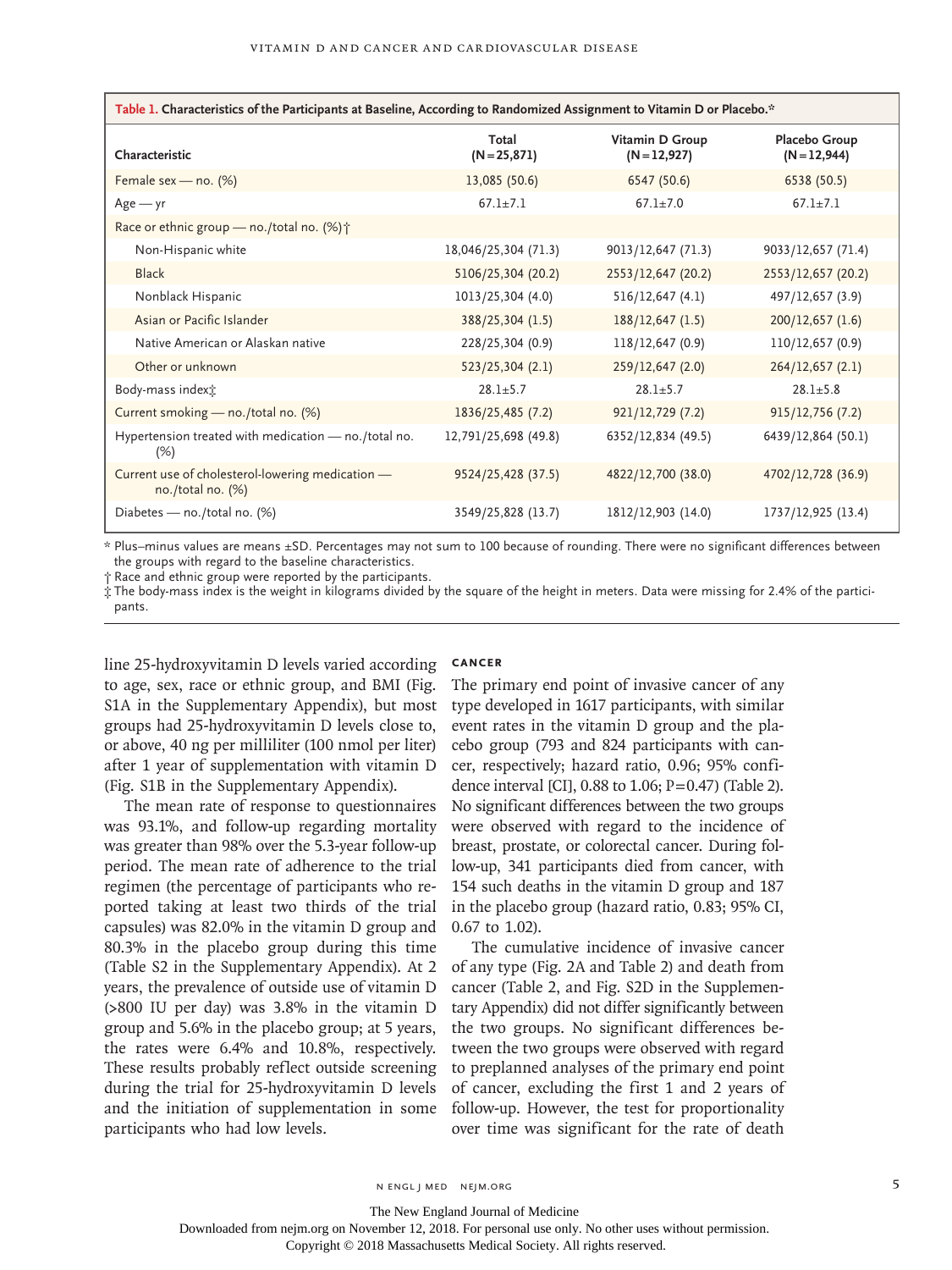**Table 2. Hazard Ratios and 95% Confidence Intervals for the Primary, Secondary, and Other End Points, According to Randomized Assignment to Vitamin D or Placebo, in Intention-To-Treat Analyses.\***

| <b>End Point</b>                                                     | Vitamin D Group<br>$(N = 12,927)$ | Placebo Group<br>$(N = 12,944)$ | <b>Hazard Ratio</b><br>(95% CI) |
|----------------------------------------------------------------------|-----------------------------------|---------------------------------|---------------------------------|
|                                                                      | no. of participants with event    |                                 |                                 |
| Cancer                                                               |                                   |                                 |                                 |
| Primary end point: invasive cancer of any type                       | 793                               | 824                             | $0.96(0.88 - 1.06)$             |
| Breast cancer                                                        | 124                               | 122                             | $1.02(0.79 - 1.31)$             |
| Prostate cancer                                                      | 192                               | 219                             | $0.88(0.72 - 1.07)$             |
| Colorectal cancer                                                    | 51                                | 47                              | $1.09(0.73 - 1.62)$             |
| Death from cancer                                                    | 154                               | 187                             | $0.83$ (0.67-1.02)              |
| Cardiovascular disease                                               |                                   |                                 |                                 |
| Primary end point: major cardiovascular eventt                       | 396                               | 409                             | $0.97(0.85 - 1.12)$             |
| Cardiovascular event in expanded composite<br>end point <sup>*</sup> | 536                               | 558                             | $0.96(0.86 - 1.08)$             |
| Myocardial infarction                                                | 169                               | 176                             | $0.96(0.78 - 1.19)$             |
| Stroke                                                               | 141                               | 149                             | $0.95(0.76 - 1.20)$             |
| Death from cardiovascular causes                                     | 152                               | 138                             | $1.11(0.88 - 1.40)$             |
| Other cardiovascular end points                                      |                                   |                                 |                                 |
| PCI                                                                  | 182                               | 188                             | $0.97(0.79 - 1.19)$             |
| CABG                                                                 | 73                                | 98                              | $0.75(0.55 - 1.01)$             |
| Death from myocardial infarction                                     | 24                                | 15                              | $1.60(0.84 - 3.06)$             |
| Death from stroke                                                    | 19                                | 23                              | $0.84(0.46 - 1.54)$             |
| Death from any cause                                                 | 485                               | 493                             | $0.99(0.87 - 1.12)$             |
| Analyses excluding the first 2 yr of follow-up                       |                                   |                                 |                                 |
| Invasive cancer of any type                                          | 490                               | 522                             | $0.94(0.83 - 1.06)$             |
| Death from cancer                                                    | 112                               | 149                             | $0.75(0.59 - 0.96)$             |
| Major cardiovascular event                                           | 274                               | 296                             | $0.93(0.79 - 1.09)$             |
| Death from any cause                                                 | 368                               | 384                             | $0.96(0.84 - 1.11)$             |

\* Analyses were from Cox regression models that were controlled for age, sex, and n−3 fatty acid randomization group. Analyses were not adjusted for multiple comparisons.

† This end point was a composite of myocardial infarction, stroke, or death from cardiovascular causes.

‡ This end point was a composite of major cardiovascular events and coronary revascularization (percutaneous coronary

intervention [PCI] or coronary-artery bypass grafting [CABG]).

These events were not prespecified as primary or secondary outcomes.

from cancer. In both an analysis that excluded 1 year of follow-up and an analysis that excluded 2 years of follow-up, neither of which was specified in the protocol, the rate of death from cancer was significantly lower with vitamin D than with placebo (hazard ratio, 0.79 [95% CI, 0.63 to 0.99], and hazard ratio, 0.75 [95% CI, 0.59 to 0.96], respectively). In analyses restricted to 153 deaths from cancer in patients with medical records or other adjudication of the cause of death beyond the NDI coding, the hazard ratios were 0.72 (95% CI, 0.52 to 1.00) over the total follow-up period and

0.63 (95% CI, 0.43 to 0.92) after the first 2 years were excluded. Preliminary analyses of cancer stage at diagnosis showed slightly fewer advanced cancers, metastatic cancers, or both among patients assigned to vitamin D than among those assigned to placebo, but differences were not significant (data not shown). The cumulative incidence rates of site-specific cancers and of death from cancer (prespecified secondary end points) are shown in Figure S2 in the Supplementary Appendix.

Results of prespecified subgroup analyses are

The New England Journal of Medicine Downloaded from nejm.org on November 12, 2018. For personal use only. No other uses without permission.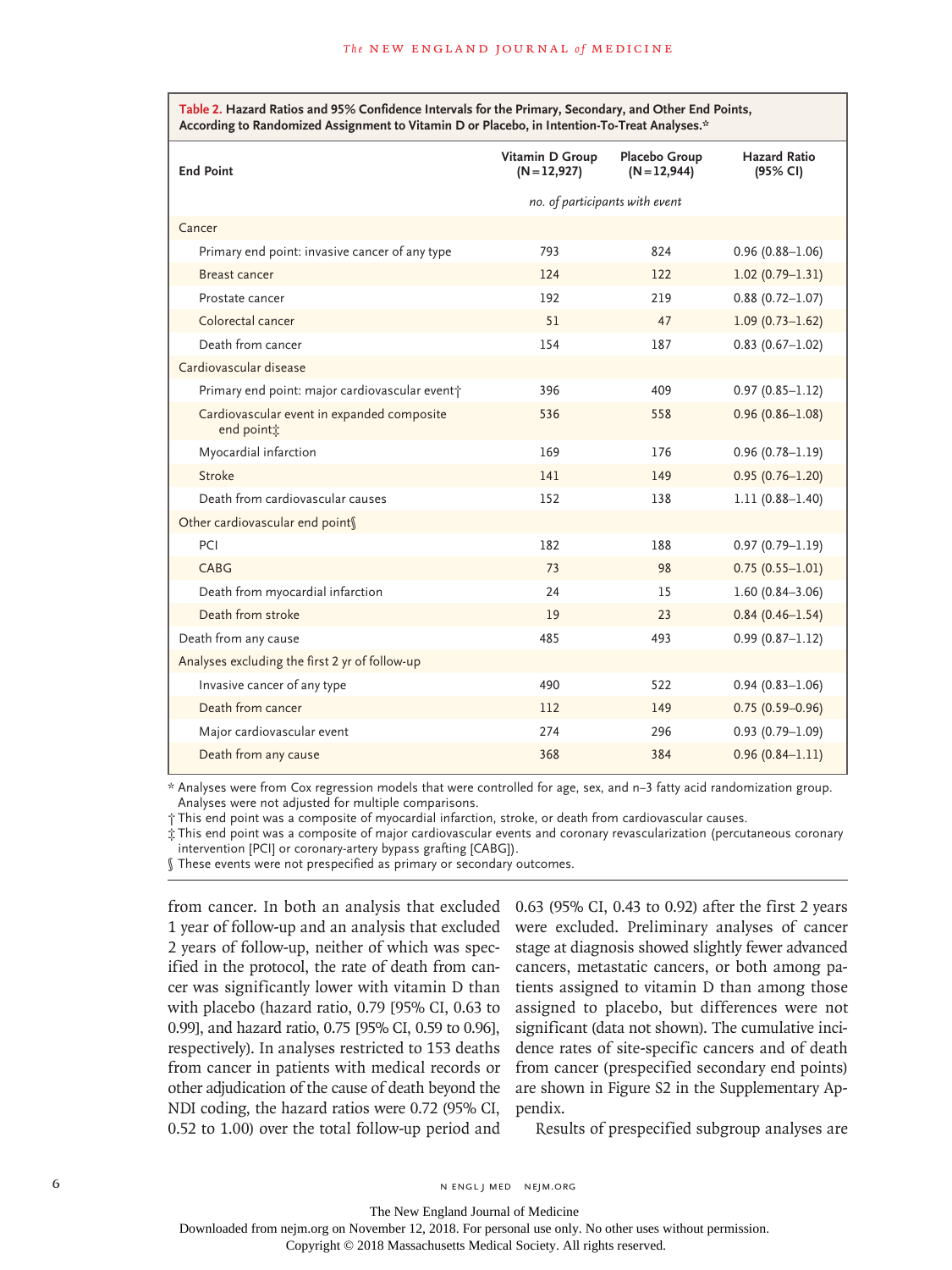presented in Table 3. The findings suggest that BMI may have modified the effect of vitamin D on cancer.

## **Cardiovascular Disease and All-Cause Mortality**

During follow-up, there were 805 major cardiovascular events (myocardial infarction, stroke, or cardiovascular death), with events in 396 participants in the vitamin D group and 409 participants in the placebo group (hazard ratio, 0.97; 95% CI, 0.85 to 1.12;  $P=0.69$ ) (Table 2). Supplementation with vitamin D also did not affect the risk of secondary cardiovascular end points (Table 2). There were no significant differences between the two groups with respect to the cumulative incidence of major cardiovascular events (Fig. 2B) and no significant effect modification according to baseline characteristics or randomization to the n−3 fatty acid intervention (Table 3) or according to traditional cardiovascular risk factors (Table S3 in the Supplementary Appendix). There were 978 deaths from any cause; the numbers of these deaths were similar in the vitamin D group and the placebo group (485 and 493 deaths, respectively; hazard ratio, 0.99; 95% CI, 0.87 to 1.12). Analyses that censored data for nonadherence did not materially alter the results. No meaningful change in the rates of major cardiovascular events or death from any cause occurred after data from the first 2 years of follow-up were excluded (Table 2).

#### **Adverse Events**

There were no significant differences between the two groups with respect to incident diagnoses of hypercalcemia, kidney stones, or gastrointestinal symptoms (Table S4 in the Supplementary Appendix).

## Discussion

In this large primary-prevention trial, supplementation with vitamin  $D_3$  (at a dose of 2000 IU per day) did not lead to a significantly lower incidence of invasive cancer of any type or a composite of major cardiovascular events (myocardial infarction, stroke, and death from cardiovascular causes) than placebo. The intervention also did not lead to a lower incidence of total deaths from cancer or a lower incidence of breast, prostate, or colorectal cancer than placebo.



**Figure 2. Cumulative Incidence Rates of Invasive Cancer of Any Type and Major Cardiovascular Events, According to Year of Follow-up, in the Vitamin D Group and Placebo Group.**

12,747 12,723 12,593 12,593 12,289 12,314 9841 9862 766 774

Analyses were from Cox regression models that were controlled for age, sex, and randomization group in the n−3 fatty acid portion of the trial (inten-

Effects did not vary according to baseline serum 25-hydroxyvitamin D levels. The use of vitamin D did not lead to a significant difference in any of the secondary cardiovascular end points or in the rate of death from any cause in the overall cohort or in subgroups.

In analyses excluding early follow-up data, there was also no significant between-group difference in the incidence of invasive cancer of any type or

The New England Journal of Medicine

Downloaded from nejm.org on November 12, 2018. For personal use only. No other uses without permission.

Copyright © 2018 Massachusetts Medical Society. All rights reserved.

Placebo Vitamin D 12,944 12,927

12,862 12,842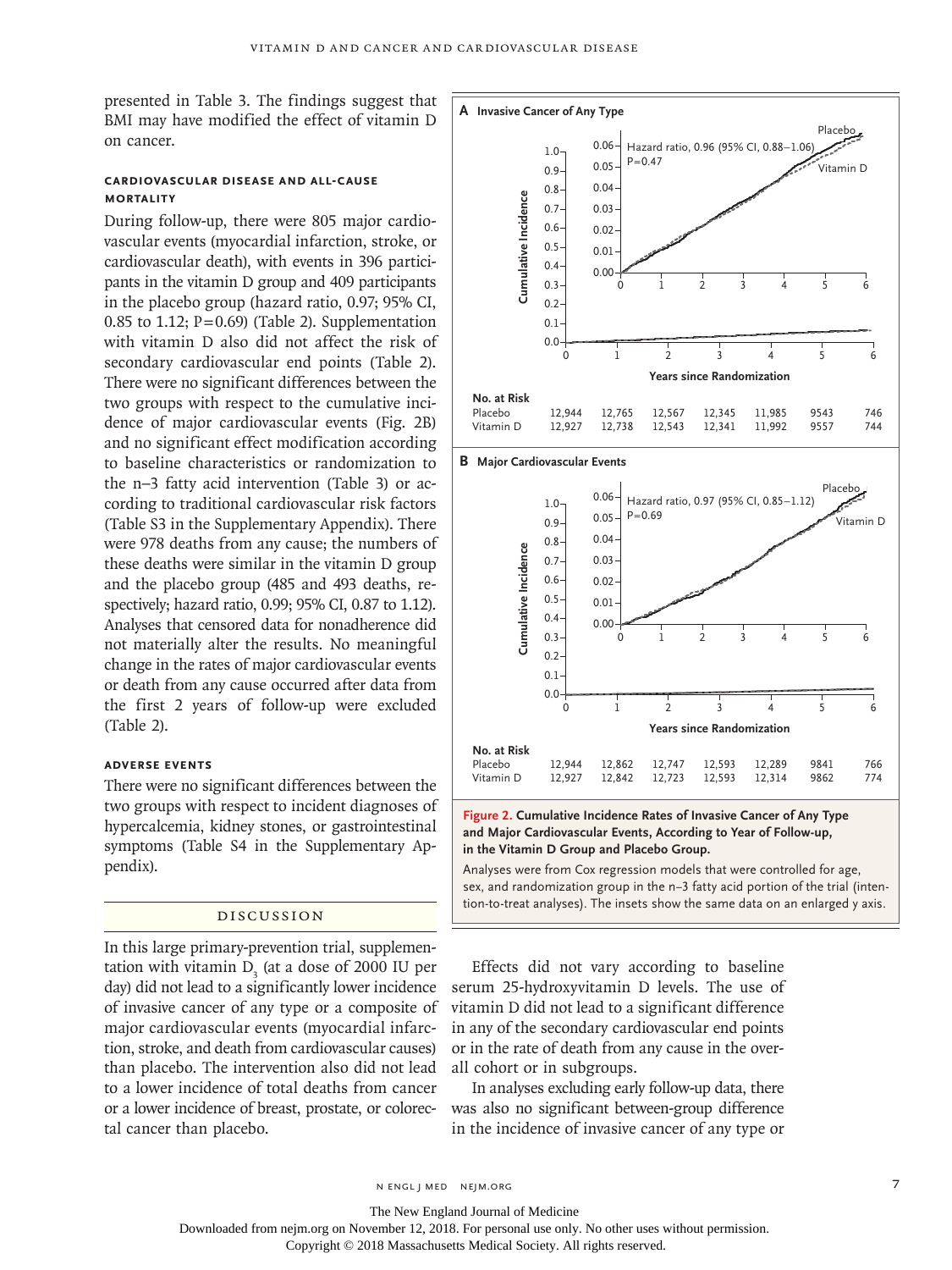| Table 3. Hazard Ratios of the Primary Outcomes According to Subgroup, Comparing the Vitamin D Group with the Placebo Group."                                                                                                 |                        |                                   |         |                             |                            |                                   |         |                             |                            |
|------------------------------------------------------------------------------------------------------------------------------------------------------------------------------------------------------------------------------|------------------------|-----------------------------------|---------|-----------------------------|----------------------------|-----------------------------------|---------|-----------------------------|----------------------------|
| Subgroup                                                                                                                                                                                                                     | Participants<br>No. of |                                   |         | Invasive Cancer of Any Type |                            |                                   |         | Major Cardiovascular Events |                            |
|                                                                                                                                                                                                                              |                        | Vitamin D                         | Placebo | Hazard Ratio<br>(95% CI)    | Interaction<br>P Value for | Vitamin D                         | Placebo | Hazard Ratio<br>(95% CI)    | P Value for<br>Interaction |
|                                                                                                                                                                                                                              |                        | no. of participants<br>with event |         |                             |                            | no. of participants<br>with event |         |                             |                            |
| Age                                                                                                                                                                                                                          | 25,871                 |                                   |         |                             | 0.73                       |                                   |         |                             | 0.31                       |
| <median 66.7="" of="" td="" yr<=""><td>12,859</td><td>302</td><td>322</td><td><math>0.95(0.81 - 1.11)</math></td><td></td><td>140</td><td>131</td><td><math>1.07(0.85 - 1.36)</math></td><td></td></median>                  | 12,859                 | 302                               | 322     | $0.95(0.81 - 1.11)$         |                            | 140                               | 131     | $1.07(0.85 - 1.36)$         |                            |
| >Median of 66.7 yr                                                                                                                                                                                                           | 13,012                 | 491                               | 502     | $0.98(0.86 - 1.11)$         |                            | 256                               | 278     | $0.93(0.78 - 1.10)$         |                            |
| Sex                                                                                                                                                                                                                          | 25,871                 |                                   |         |                             | 0.38                       |                                   |         |                             | 0.57                       |
| Male                                                                                                                                                                                                                         | 12,786                 | 452                               | 488     | $0.93$ $(0.82 - 1.06)$      |                            | 223                               | 223     | $1.01(0.84 - 1.21)$         |                            |
| Female                                                                                                                                                                                                                       | 13,085                 | 341                               | 336     | $1.02(0.87 - 1.18)$         |                            | 173                               | 186     | $0.93(0.76 - 1.14)$         |                            |
| Racet                                                                                                                                                                                                                        | 25,304                 |                                   |         |                             | 0.21                       |                                   |         |                             | 0.37                       |
| Non-Hispanic white                                                                                                                                                                                                           | 18,046                 | 626                               | 632     | $0.99(0.89 - 1.11)$         |                            | 280                               | 301     | $0.93(0.79 - 1.10)$         |                            |
| Black                                                                                                                                                                                                                        | 5,106                  | 98                                | 126     | $0.77(0.59 - 1.01)$         |                            | 69                                | 76      | $0.91(0.65 - 1.26)$         |                            |
| Other                                                                                                                                                                                                                        | 2,152                  | 53                                | 52      | $(0.70 - 1.51)$<br>1.03     |                            | 32                                | 24      | $1.36(0.80 - 2.31)$         |                            |
| Body-mass index                                                                                                                                                                                                              | 25,254                 |                                   |         |                             | 0.002                      |                                   |         |                             | 0.66                       |
| &5                                                                                                                                                                                                                           | 7,843                  | 206                               | 278     | $0.76(0.63 - 0.90)$         |                            | 117                               | 115     | $1.07(0.83 - 1.38)$         |                            |
| $25$ to $<$ 30                                                                                                                                                                                                               | 10,122                 | 338                               | 323     | $1.04(0.90 - 1.21)$         |                            | 152                               | 162     | $0.93$ $(0.74 - 1.16)$      |                            |
| $\geq 30$                                                                                                                                                                                                                    | 7,289                  | 228                               | 199     | $1.13(0.94 - 1.37)$         |                            | 120                               | 120     | $0.98(0.76 - 1.26)$         |                            |
| Body-mass index category                                                                                                                                                                                                     | 25,254                 |                                   |         |                             | 0.026                      |                                   |         |                             | 0.89                       |
| <median 27.1<="" of="" td=""><td>12,582</td><td>361</td><td>421</td><td><math>0.86(0.75-0.99)</math></td><td></td><td>189</td><td>193</td><td><math>0.99(0.81 - 1.21)</math></td><td></td></median>                          | 12,582                 | 361                               | 421     | $0.86(0.75-0.99)$           |                            | 189                               | 193     | $0.99(0.81 - 1.21)$         |                            |
| >Median of 27.1                                                                                                                                                                                                              | 12,672                 | 411                               | 379     | $1.08(0.94 - 1.24)$         |                            | 200                               | 204     | $0.97(0.80 - 1.18)$         |                            |
| droxyvitamin D<br>Baseline serum 25-hy-                                                                                                                                                                                      | 15,787                 |                                   |         |                             | 0.99                       |                                   |         |                             | 0.75                       |
| $<$ 20 $ng/ml$                                                                                                                                                                                                               | 2,001                  | 58                                | 63      | $0.97(0.68 - 1.39)$         |                            | 34                                | 34      | $1.09(0.68 - 1.76)$         |                            |
| $\geq 20$ ng/ml                                                                                                                                                                                                              | 13,786                 | 459                               | 464     | $0.98(0.86 - 1.12)$         |                            | 218                               | 216     | $1.00(0.83 - 1.21)$         |                            |
| droxyvitamin D<br>Baseline serum 25-hy<br>category                                                                                                                                                                           | 15,787                 |                                   |         |                             | 0.57                       |                                   |         |                             | 0.42                       |
| <median 31="" ml<="" ng="" of="" td=""><td>7,812</td><td>251</td><td>252</td><td><math>1.02(0.86 - 1.21)</math></td><td></td><td>128</td><td>139</td><td><math>0.94</math> <math>(0.74 - 1.20)</math></td><td></td></median> | 7,812                  | 251                               | 252     | $1.02(0.86 - 1.21)$         |                            | 128                               | 139     | $0.94$ $(0.74 - 1.20)$      |                            |
| >Median of 31 ng/ml                                                                                                                                                                                                          | 7,975                  | 266                               | 275     | $0.95(0.80 - 1.12)$         |                            | 124                               | 111     | $1.09(0.84 - 1.41)$         |                            |

The New England Journal of Medicine Downloaded from nejm.org on November 12, 2018. For personal use only. No other uses without permission.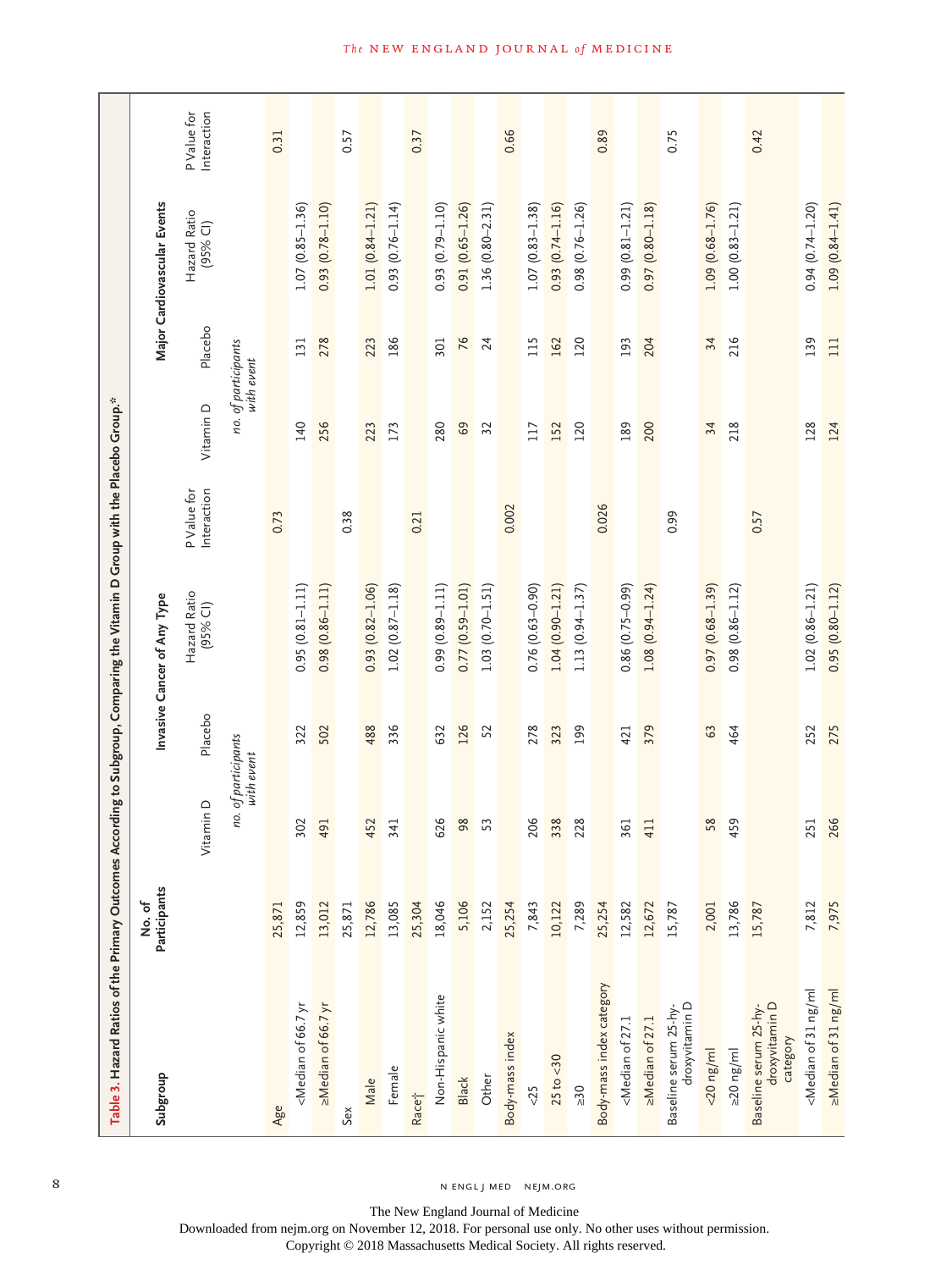| Baseline vitamin D use;                                                                                                                                                                                                                                                                                                                                                                                                                                                                                                                     | 25,871 |     |     |                     | 0.64 |     |     |                     | 0.71 |
|---------------------------------------------------------------------------------------------------------------------------------------------------------------------------------------------------------------------------------------------------------------------------------------------------------------------------------------------------------------------------------------------------------------------------------------------------------------------------------------------------------------------------------------------|--------|-----|-----|---------------------|------|-----|-----|---------------------|------|
| Yes                                                                                                                                                                                                                                                                                                                                                                                                                                                                                                                                         | 11,030 | 370 | 376 | $0.99(0.86 - 1.14)$ |      | 165 | 164 | $1.00(0.81 - 1.25)$ |      |
| $\frac{1}{2}$                                                                                                                                                                                                                                                                                                                                                                                                                                                                                                                               | 14,841 | 423 | 448 | $0.94(0.83 - 1.08)$ |      | 231 | 245 | $0.95(0.79 - 1.14)$ |      |
| fatty acids portion of<br>Randomization in the n-3<br>trial                                                                                                                                                                                                                                                                                                                                                                                                                                                                                 | 25,871 |     |     |                     | 0.56 |     |     |                     | 0.56 |
| Placebo group                                                                                                                                                                                                                                                                                                                                                                                                                                                                                                                               | 12,938 | 385 | 412 | $0.94(0.82 - 1.08)$ |      | 210 | 209 | $1.01(0.83 - 1.22)$ |      |
| Active-agent group                                                                                                                                                                                                                                                                                                                                                                                                                                                                                                                          | 12,933 | 408 | 412 | $0.99(0.87 - 1.14)$ |      | 186 | 200 | $0.93(0.76 - 1.14)$ |      |
| * Analyses were from Cox regression models that controlled for age, sex, and n-3 fatty acid randomization group (intention-to-treat analyses). Analyses were not adjusted for multiple<br>‡ Data shown are for use of out-of-trial vitamin D supplements at baseline (restricted to ≤800 IU per day from all sources combined, including individual supplements and multivita∙<br>comparisons. To convert the values for 25-hydroxyvitamin D to nanomoles per liter, multiply by 2.5.<br>t Race was reported by the participants.<br>mins). |        |     |     |                     |      |     |     |                     |      |

major cardiovascular events. A post hoc analysis of the rate of death from cancer suggested a possible benefit with respect to the rate of total deaths from cancer after exclusion of early fol low-up data, based on an unadjusted 95% confi dence interval that does not include 1.

The results of subgroup analyses raise the possibility of differential effects on cancer inci dence according to BMI, with normal-weight participants who received vitamin D having a lower incidence than those who received placebo. How ever, these analyses should be considered hypoth esis-generating, in the context of the negative findings for the primary outcome measures and given that they are not adjusted for multiple comparisons.

Because of its size and long duration (≥5 years), our trial had sufficient power to examine the effect of high-dose vitamin D on the risk of can cer and cardiovascular events. Previous vitamin D trials testing doses of 400 to 1100 IU per day administered with or without calcium have sug gested, in aggregate, no significant benefit with respect to the incidence of cancer but a signifi cant benefit with respect to the rate of death from cancer. A 2014 meta-analysis of four such trials17-20 yielded summary relative risks of 1.00 (95% CI, 0.94 to 1.06) for the incidence of cancer and 0.88 (95% CI, 0.78 to 0.98) for the rate of death from cancer. 9 Another meta-analysis showed similar results.<sup>10</sup> Two trials of high-dose vitamin D have recently been completed. One 4-year tri  $al<sup>21</sup>$  that tested daily vitamin D (2000 IU) plus calcium (1500 mg) against placebo for cancer prevention in 2303 women in Nebraska showed a suggestive but nonsignificant 30% lower inci dence of cancer in association with the active intervention. The 3.3-year Vitamin D Assessment Study (ViDA), $22$  which tested monthly vitamin D (100,000 IU) against placebo for prevention of cardiovascular disease in 5110 participants in New Zealand, reported null results for cancer outcomes. However, these trials had shorter du rations and fewer deaths from cancer than our trial, as well as few black participants. Also, ViDA used intermittent bolus dosing, which is associ ated with nonphysiological fluctuations in blood levels of vitamin D.23

Data from laboratory studies and studies in animals support mechanisms whereby vitamin D may inhibit carcinogenesis and slow tumor progres sion, including promotion of cell differentiation,

n engl j med nejm.org

The New England Journal of Medicine

Downloaded from nejm.org on November 12, 2018. For personal use only. No other uses without permission.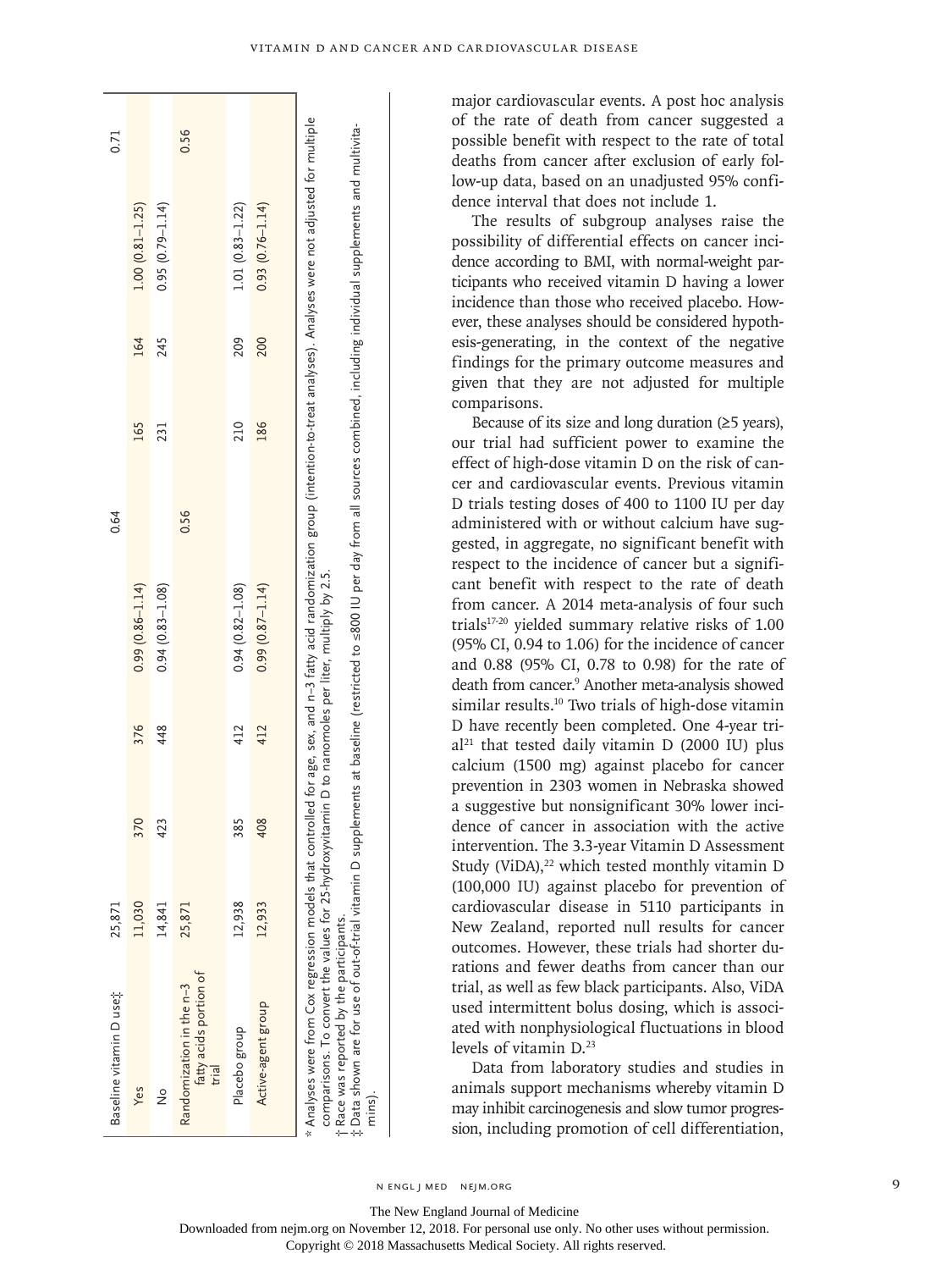inhibition of cancer-cell proliferation, and antiinflammatory, immunomodulatory, proapoptotic, and antiangiogenic effects.1,24 Vitamin D may decrease tumor invasiveness and the propensity to metastasize, leading to a reduced rate of death from cancer.<sup>24</sup> Among patients with cancer, higher 25-hydroxyvitamin D levels at diagnosis or treatment have been linked to longer survival.<sup>9</sup> Observational studies suggest that vitamin D may confer greater protection against death from cancer than against the initial development of clinically evident cancer, albeit with benefits with regard to both end points,<sup>5</sup> with the strongest inverse relationships between 25-hydroxyvitamin D levels and colorectal cancer.<sup>25-27</sup> The power of our trial for analyses of site-specific cancers was limited. In addition, given the long latency for cancer development, extended follow-up is necessary to fully ascertain potential effects.

The observed lack of benefit of vitamin D supplementation for cardiovascular outcomes in our trial is consistent with results of previous trials of vitamin  $D<sub>1</sub><sup>17,20,28-33</sup>$  even at moderate or high doses.<sup>32</sup> Most recently, in ViDA, the rate of cardiovascular disease was not lower among participants who received monthly administration of high-dose vitamin D than among those who received placebo.<sup>31</sup> Neither our trial nor ViDA<sup>31</sup> showed that vitamin D was associated with a reduced rate of death from any cause; lower-dose vitamin D trials have shown neutral effects or at most modest reductions in this end point.33-35 However, detection of a decreased rate of death from any cause, if present, may require longer follow-up.

Previous research points to possible mechanisms through which supplementation with vitamin D might reduce the risk of cancer among normal-weight but not overweight or obese participants. Parathyroid hormone appears to be suppressed at lower 25-hydroxyvitamin D levels in overweight and obese persons,<sup>36</sup> which would be consistent with obesity-related hormonal dysregulation leading to less benefit of supplementation. Alternatively, because of volumetric dilution<sup>37</sup> or decreased bioactivity of vitamin D, overweight and obese persons may require higher doses to derive a benefit with respect to cancer, analogous to body-size differences in aspirin dosage requirements.<sup>38</sup> However, in our trial, there was only slight variation in the mean 25-hydroxyvitamin D level in response to the tested dose according to BMI group (Fig. S1B in the Supplementary Appendix). Finally, supplementation with vitamin D is unlikely to affect all mechanistic pathways linking obesity with numerous cancers.<sup>39</sup> These hypothesis-generating issues require further investigation.

The finding of a possible vitamin D–associated benefit with regard to the incidence of cancer among black participants — a group with lower vitamin D requirements for bone health than white persons (lower fracture risk despite lower 25-hydroxyvitamin D levels than white  $persons<sup>1</sup>$  — may imply that the most favorable vitamin D status may vary according to organ system and tissue. We speculate that the possible trial regimen–associated effects on cancer incidence among normal-weight participants and suggestive effects among black participants, which contrast with the null cardiovascular findings in these groups, may be explained by different vitamin D requirements for these outcomes.

In observational studies, the 25-hydroxyvitamin D levels associated with lowest risks tend to be above 30 ng per milliliter (75 nmol per liter) for cancer (at least colorectal cancer)<sup>26</sup> but between 20 and 25 ng per milliliter for cardiovascular disease.6 Thus, vitamin D requirements for cardiovascular health may have already been met for most participants. Although neither our trial nor ViDA showed a significant cardiovascular benefit of vitamin D among participants with low 25-hydroxyvitamin D levels at baseline, it remains possible that a trial involving persons with extremely low vitamin D levels (i.e., well below the 20 ng per milliliter recommended for bone health<sup>1</sup>) would show stronger effects on risk. However, maintaining participants in a vitamin D– deficient state and circumventing real-world clinical care for 5 years would be neither ethical nor feasible.

Our trial has many strengths, including a large general population sample with racial, ethnic, and geographic diversity; daily vitamin D dosing; high rates of follow-up and adherence to the trial regimen; rigorously adjudicated end points; baseline and follow-up blood samples from many participants; and achieved mean 25-hydroxyvitamin D levels in the targeted range. Ancillary studies addressing treatment effects on diabetes, heart failure, cognition, autoimmune disorders, and other outcomes will inform the overall benefit–risk balance of high-dose supplementation. Our trial also has limitations. The median dura-

10 N ENGL J MED NEJM.ORG

Downloaded from nejm.org on November 12, 2018. For personal use only. No other uses without permission.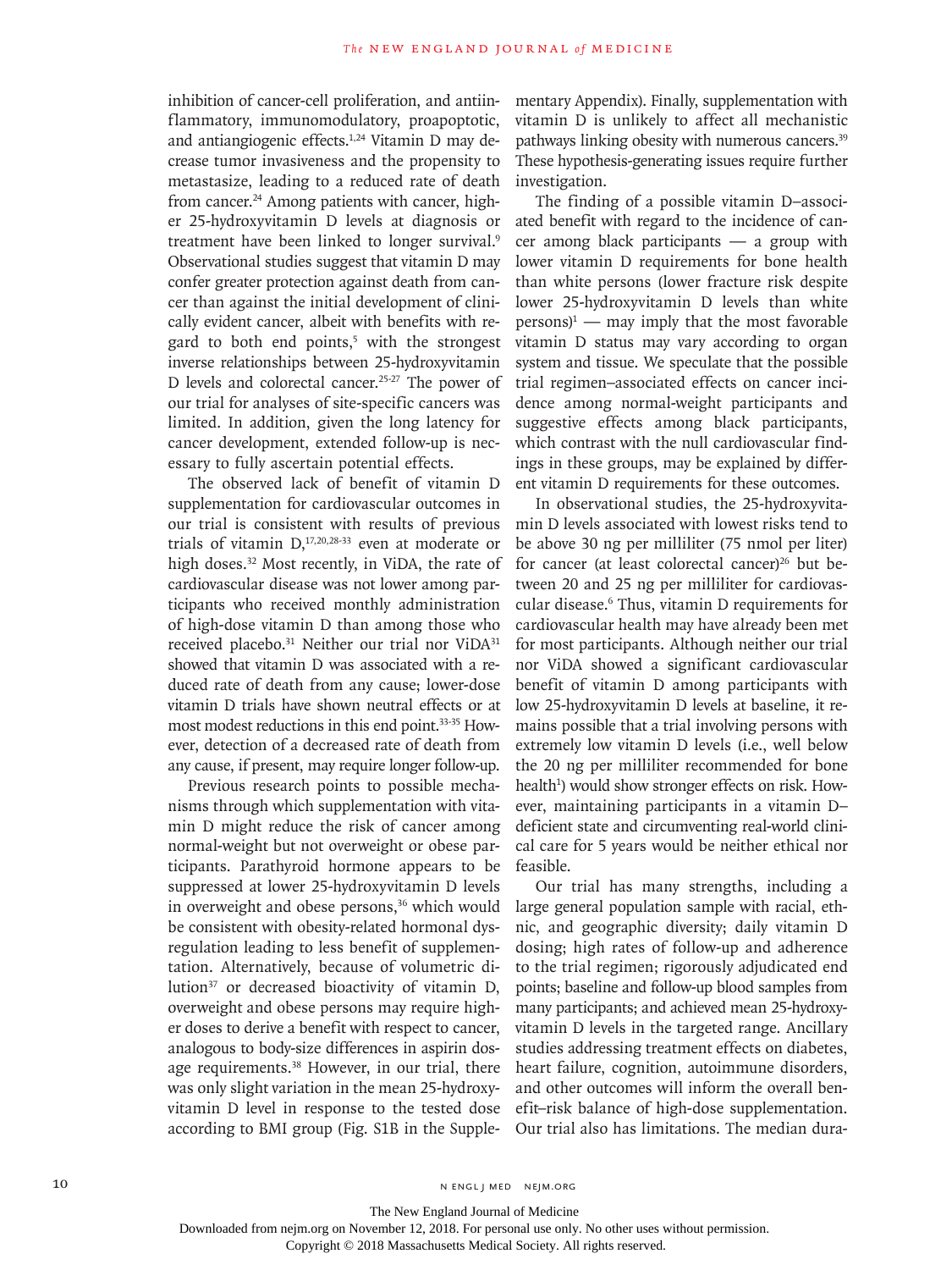tion of follow-up was 5.3 years. The trial tested only one dose of vitamin D. Trials $40$  are ongoing to add information regarding other doses, although some are using bolus dosing. A 2-year postintervention follow-up of our cohort is ongoing to capture latency effects and increase statistical power to assess end points.

In summary, daily supplementation with highdose vitamin D for 5 years among initially healthy adults in the United States did not reduce the incidence of cancer or major cardiovascular events.

The views expressed in this article are those of the authors and do not necessarily represent the views of the Department of Health and Human Services or the National Institutes of Health.

Supported by grants (U01 CA138962 and R01 CA138962) from the National Cancer Institute, the National Heart, Lung, and Blood Institute, the Office of Dietary Supplements, the National Institute of Neurological Disorders and Stroke, and the National Center for Complementary and Integrative Health. The ancillary studies are supported by grants from multiple institutes, including the National Heart, Lung, and Blood Institute, the National Institute of Diabetes and Digestive and Kidney Diseases, the National Institute on Aging, the National Institute of Arthritis and Musculoskeletal and Skin Diseases, the National Institute of Mental Health, and others.

Disclosure forms provided by the authors are available with the full text of this article at NEJM.org.

A data sharing statement provided by the authors is available with the full text of this article at NEJM.org.

We thank the trial investigators, staff, and participants for their dedication and commitment to the trial.

#### **References**

**1.** Institute of Medicine. Dietary reference intakes for calcium and vitamin D. Washington, DC: National Academies Press, 2011.

**2.** LeFevre ML. Screening for vitamin D deficiency in adults: U.S. Preventive Services Task Force recommendation statement. Ann Intern Med 2015;162:133-40. **3.** Kantor ED, Rehm CD, Du M, White E, Giovannucci EL. Trends in dietary supplement use among US adults from 1999- 2012. JAMA 2016;316:1464-74.

**4.** Manson JE, Bassuk SS, Lee IM, et al. The VITamin D and OmegA-3 TriaL (VITAL): rationale and design of a large randomized controlled trial of vitamin D and marine omega-3 fatty acid supplements for the primary prevention of cancer and cardiovascular disease. Contemp Clin Trials 2012;33:159-71.

**5.** Yin L, Ordóñez-Mena JM, Chen T, Schöttker B, Arndt V, Brenner H. Circulating 25-hydroxyvitamin D serum concentration and total cancer incidence and mortality: a systematic review and metaanalysis. Prev Med 2013;57:753-64.

**6.** Zhang R, Li B, Gao X, et al. Serum 25-hydroxyvitamin D and the risk of cardiovascular disease: dose-response metaanalysis of prospective studies. Am J Clin Nutr 2017;105:810-9.

**7.** Moyer VA. Vitamin, mineral, and multivitamin supplements for the primary prevention of cardiovascular disease and cancer: U.S. Preventive Services Task Force recommendation statement. Ann Intern Med 2014;160:558-64.

**8.** Manson JE, Bassuk SS. Vitamin D research and clinical practice: at a crossroads. JAMA 2015;313:1311-2.

**9.** Keum N, Giovannucci E. Vitamin D supplements and cancer incidence and mortality: a meta-analysis. Br J Cancer 2014;111:976-80.

**10.** Bjelakovic G, Gluud LL, Nikolova D, et al. Vitamin D supplementation for prevention of cancer in adults. Cochrane Database Syst Rev 2014;6:CD007469.

**11.** Manson JE, Cook NR, Lee I-M, et al. Marine n−3 fatty acids and prevention of cardiovascular disease and cancer. N Engl J Med. DOI: 10.1056/NEJMoa1811403.

**12.** Bassuk SS, Manson JE, Lee IM, et al. Baseline characteristics of participants in the VITamin D and OmegA-3 TriaL (VITAL). Contemp Clin Trials 2016;47:235-43.

**13.** Binkley N, Carter GD. Toward clarity in clinical vitamin D status assessment: 25(OH)D assay standardization. Endocrinol Metab Clin North Am 2017;46:885-99. **14.** Fritz AG, Percy C, Jack A, et al. International classification of diseases for oncology (ICD-O). 3rd ed. Geneva: World Health Organization, 2000.

**15.** Thygesen K, Alpert JS, Jaffe AS, et al. Third universal definition of myocardial infarction. Circulation 2012;126:2020-35. **16.** Adams HP Jr, Bendixen BH, Kappelle LJ, et al. Classification of subtype of acute ischemic stroke: definitions for use in a multicenter clinical trial — TOAST: Trial of Org 10172 in Acute Stroke Treatment. Stroke 1993;24:35-41.

**17.** Trivedi DP, Doll R, Khaw KT. Effect of four monthly oral vitamin D3 (cholecalciferol) supplementation on fractures and mortality in men and women living in the community: randomised double blind controlled trial. BMJ 2003;326:469.

**18.** Wactawski-Wende J, Morley Kotchen J, Anderson GL, et al. Calcium plus vitamin D supplementation and the risk of colorectal cancer. N Engl J Med 2006;354: 684-96.

**19.** Lappe JM, Travers-Gustafson D, Davies KM, Recker RR, Heaney RP. Vitamin D and calcium supplementation reduces cancer risk: results of a randomized trial. Am J Clin Nutr 2007;85:1586-91.

**20.** Avenell A, MacLennan GS, Jenkinson DJ, et al. Long-term follow-up for mortality and cancer in a randomized placebocontrolled trial of vitamin D(3) and/or calcium (RECORD trial). J Clin Endocrinol Metab 2012;97:614-22.

**21.** Lappe J, Watson P, Travers-Gustafson

D, et al. Effect of vitamin D and calcium supplementation on cancer incidence in older women: a randomized clinical trial. JAMA 2017;317:1234-43.

**22.** Scragg R, Khaw KT, Toop L, et al. Monthly high-dose vitamin D supplementation and cancer risk: a post hoc analysis of the Vitamin D Assessment randomized clinical trial. JAMA Oncol 2018 July 19 (Epub ahead of print).

**23.** Hollis BW, Wagner CL. Clinical review: the role of the parent compound vitamin D with respect to metabolism and function — why clinical dose intervals can affect clinical outcomes. J Clin Endocrinol Metab 2013;98:4619-28.

**24.** Feldman D, Krishnan AV, Swami S, Giovannucci E, Feldman BJ. The role of vitamin D in reducing cancer risk and progression. Nat Rev Cancer 2014;14:342- 57.

**25.** Mondul AM, Weinstein SJ, Layne TM, Albanes D. Vitamin D and cancer risk and mortality: state of the science, gaps, and challenges. Epidemiol Rev 2017;39:28-48. **26.** McCullough ML, Zoltick ES, Weinstein SJ, et al. Circulating vitamin D and colorectal cancer risk: an international pooling project of 17 cohorts. J Natl Cancer Inst 2018 June 14 (Epub ahead of print).

**27.** Bauer SR, Hankinson SE, Bertone-Johnson ER, Ding EL. Plasma vitamin D levels, menopause, and risk of breast cancer: dose-response meta-analysis of prospective studies. Medicine (Baltimore) 2013; 92:123-31.

**28.** Hsia J, Heiss G, Ren H, et al. Calcium/ vitamin D supplementation and cardiovascular events. Circulation 2007;115:846- 54.

**29.** Sanders KM, Stuart AL, Williamson EJ, et al. Annual high-dose oral vitamin D and falls and fractures in older women: a randomized controlled trial. JAMA 2010;303:1815-22.

**30.** Ford JA, MacLennan GS, Avenell A, Bolland M, Grey A, Witham M. Cardio-

The New England Journal of Medicine

Downloaded from nejm.org on November 12, 2018. For personal use only. No other uses without permission.